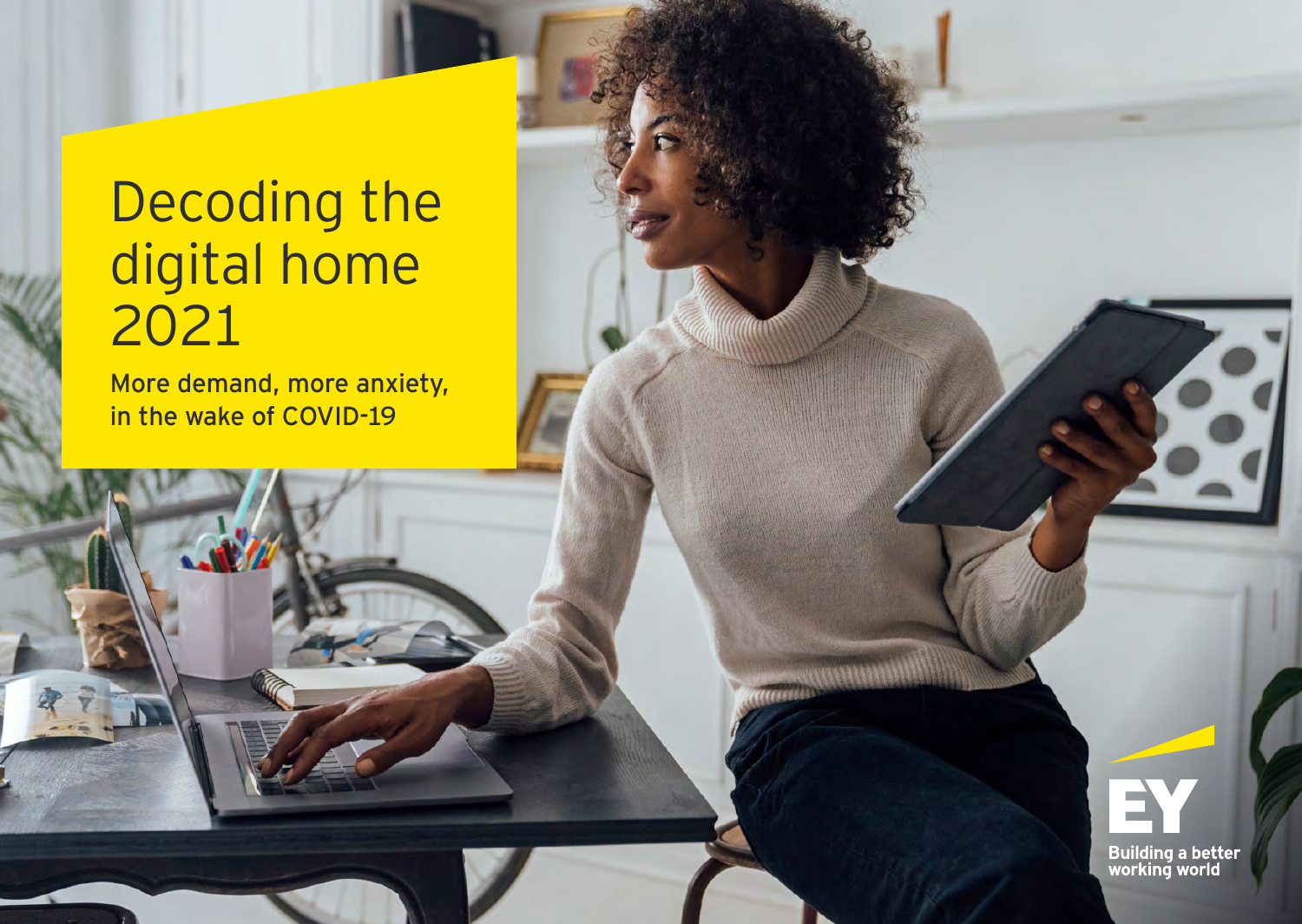### Assessing the impact of COVID-19 on the digital home

'More demand, more anxiety, in the wake of COVID-19' is the first in a series of findings from EY's annual research into household attitudes and behaviours involving technology, media and entertainment (TMT) products and services within the home.

In this report we cover the impact of COVID-19 and how it has dramatically altered the landscape of products and services consumed by households. There is good news: levels of digital inclusion have increased and perceptions of TMT providers are largely positive. However, long periods spent at home mean that signs of overload are apparent, with concerns around data protection and digital well-being on the rise.

An online survey of 2,500 UK consumers, conducted in December 2020 and January 2021, informs our perspective. This proprietary data derives from of a broader research programme surveying 18,000 households across six markets. This included Canada, France, Germany, Italy and the US alongside the UK.

# The digital upside of lockdown

Connectivity and content have never been more important to households as the pandemic prompts a surge in new digital activities. Perceptions of TMT providers are largely positive, auguring well for the future.



## **Contents**



#### The digital upside of lockdown

Connectivity and content have never been more important to households as the pandemic prompts a surge in adoption of new digital activities.

**Page 3**



Pressure points in the digital home Anxiety around data protection and digital well-being are on the rise as a result of the pandemic, with digital over-exposure being a clear household concern.

**Page 9**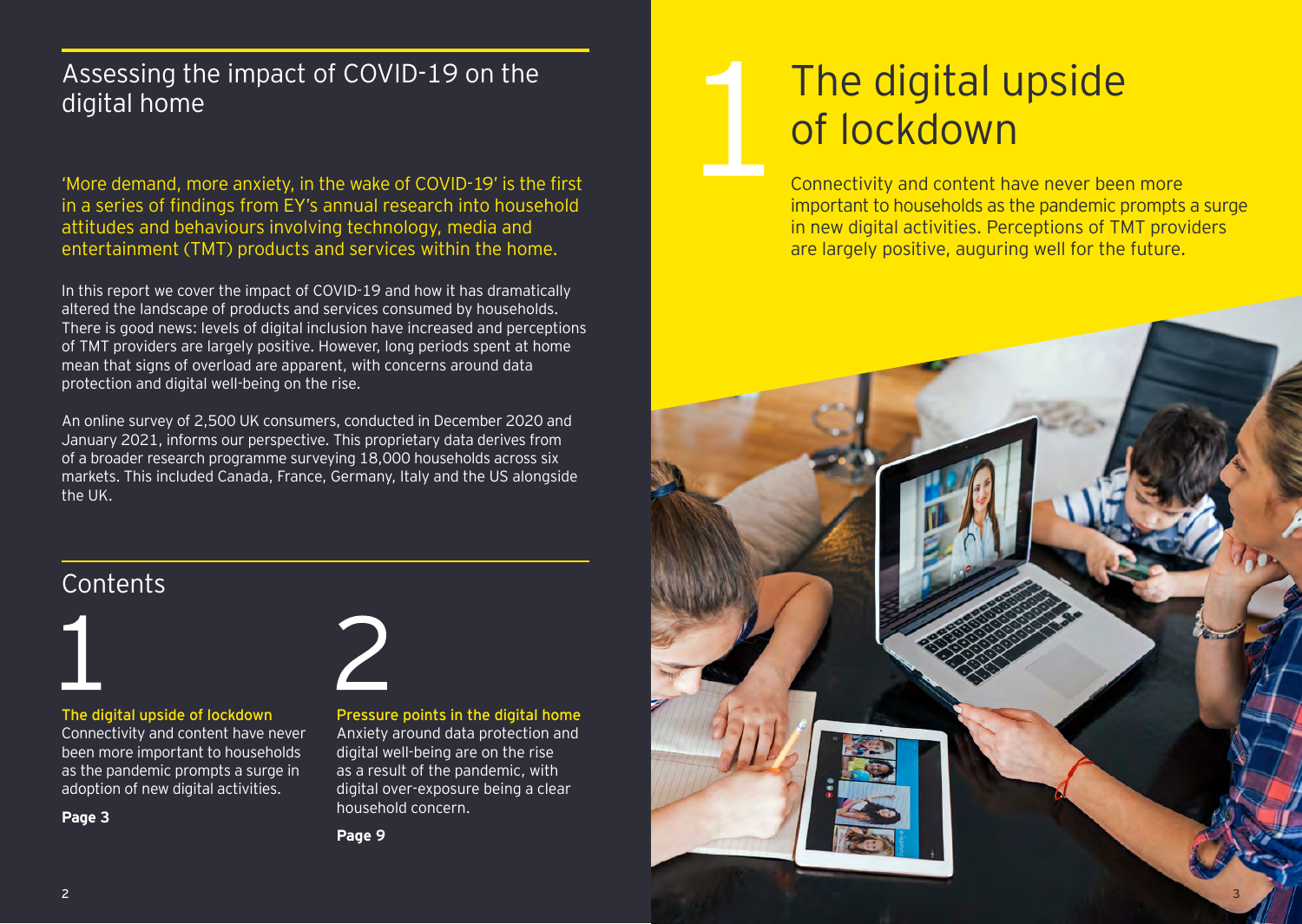### COVID-19 has prompted a surge in new digital activities

Video calling leads the way as shopping and healthcare shift online

Households have adopted a number of services for the first time since the UK Government began issuing advice to stay at home, in March 2020. Video calling leads the way, while grocery shopping and access to health and education services are going digital at pace. First-time adoption trends in the UK are broadly in line with levels observed in other markets, with the surge in video calling even more pronounced. Twenty-six percent of UK respondents have called friends and family via video for the first time, compared with 22% of households across all markets surveyed.

#### **Figure 1: Adoption of digital services during COVID-19**

Which, if any of the following have you or your household done or used for the first time since the Government began issuing advice to stay at home due to COVID-19?

#### % households



**Already using before lockdown** Used for the first time during lockdown

### Connectivity and content needs are rising

### Households are also more engaged with service providers

Alongside this rapid shift to online products and services, households recognise that their connectivity and content needs have increased in tandem. Growing reliance on the digital home has largely translated into greater engagement with the connectivity and content that they buy. Growth in both demand and engagement is reasonably well aligned, indicating that customers are responsive to offers in the market as they look to serve their changing needs.

#### **Figure 2: Demand for connectivity and content during the pandemic** % agree

Internet connectivity needs increased More engaged with connectivity and content that they buy TV and streaming needs increased **43 43 37**

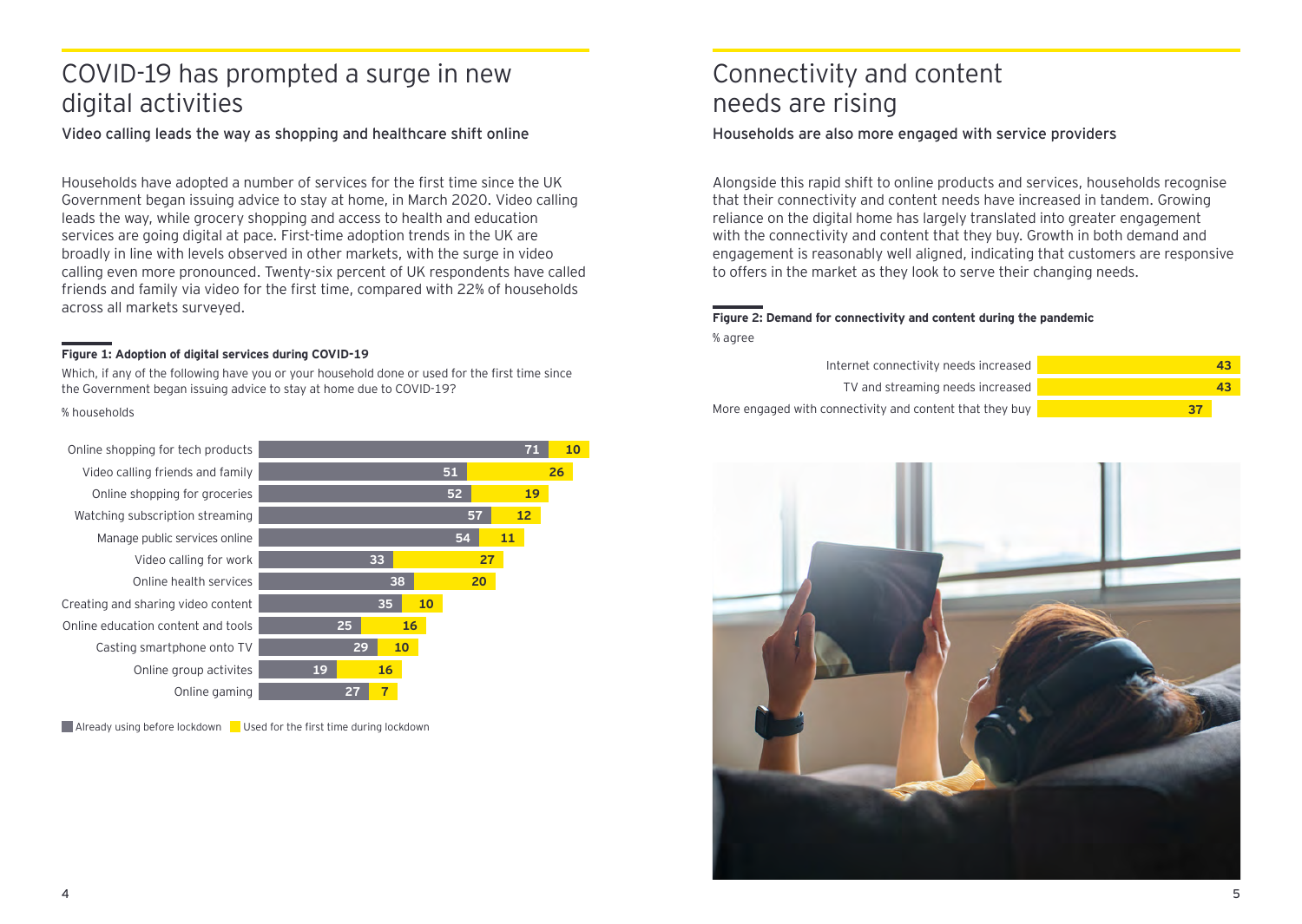### Most households believe service providers have coped well with the crisis

### Telcos generate the most positive perceptions

Meanwhile, households largely believe that connectivity and content providers have coped well with the crisis. Broadband and mobile providers lead other types of service provider — reflecting the goodwill created by COVID-19 relief packages while social media platforms lag behind other types of service provider, highlighting ongoing challenges around fake news. Even so, just 11% of households disagree that social media providers have coped well with pandemic. Moreover, UK consumers have a more positive perspective compared with households in other markets.

#### **Figure 3: Consumer perceptions of TMT provider performance during the pandemic** % agree



**Agree have coped well with the pandemic, UK respondents Agree have coped well with the pandemic, average all markets** 



## Spending intentions are encouraging

### More households expect to increase rather than reduce spend

The outlook for monthly spending is broadly encouraging  $-$  there are more users prepared to increase rather than cut back on spend. Compared with other markets in our survey programme, appetite to increase spend is a little more muted in the UK; however, this is offset by lower willingness to reduce spend.

### **Figure 4: Spending intentions for connectivity and content services**

Do you expect your monthly spending on each of the following to increase or decrease, or do you expect it to stay about the same?

| % UK households |    |    |                    | % all markets, average |    |              |
|-----------------|----|----|--------------------|------------------------|----|--------------|
| 24              | 70 | 6  | <b>Broadband</b>   | 27                     | 64 | $\mathbf{Q}$ |
| 17              | 73 | 10 | Mobile             | 22                     | 67 | Ħ            |
| 24              | 68 | ß. | Pay-TV             | 28                     | 60 | 12           |
| 21              |    |    | Streaming platform | 28                     | 63 | $\mathbf{Q}$ |
|                 |    |    |                    |                        |    |              |

Increase Stay the same Decrease

### Some households show appetite for upgrades and a 'one stop shop'

### Younger groups are the most receptive

These positive spending intentions are echoed by interest in high-end packages, with 22% of customers open to paying a premium for Super HD content, for example. In many cases, the pandemic is acting as a catalyst: 24% agree the crisis has made 5G more appealing and 24% agree it has also highlighted the importance of upgrading to gigabit broadband. Meanwhile, 27% of households now see the benefits of taking all connectivity and content from a single supplier, with younger groups showing the greatest appetite for a 'one stop shop'.

#### **Figure 5: Attitudes to purchasing all connectivity and content from a single supplier**

% agree that the pandemic has made them realise it's better to get all their connectivity and content from a single supplier

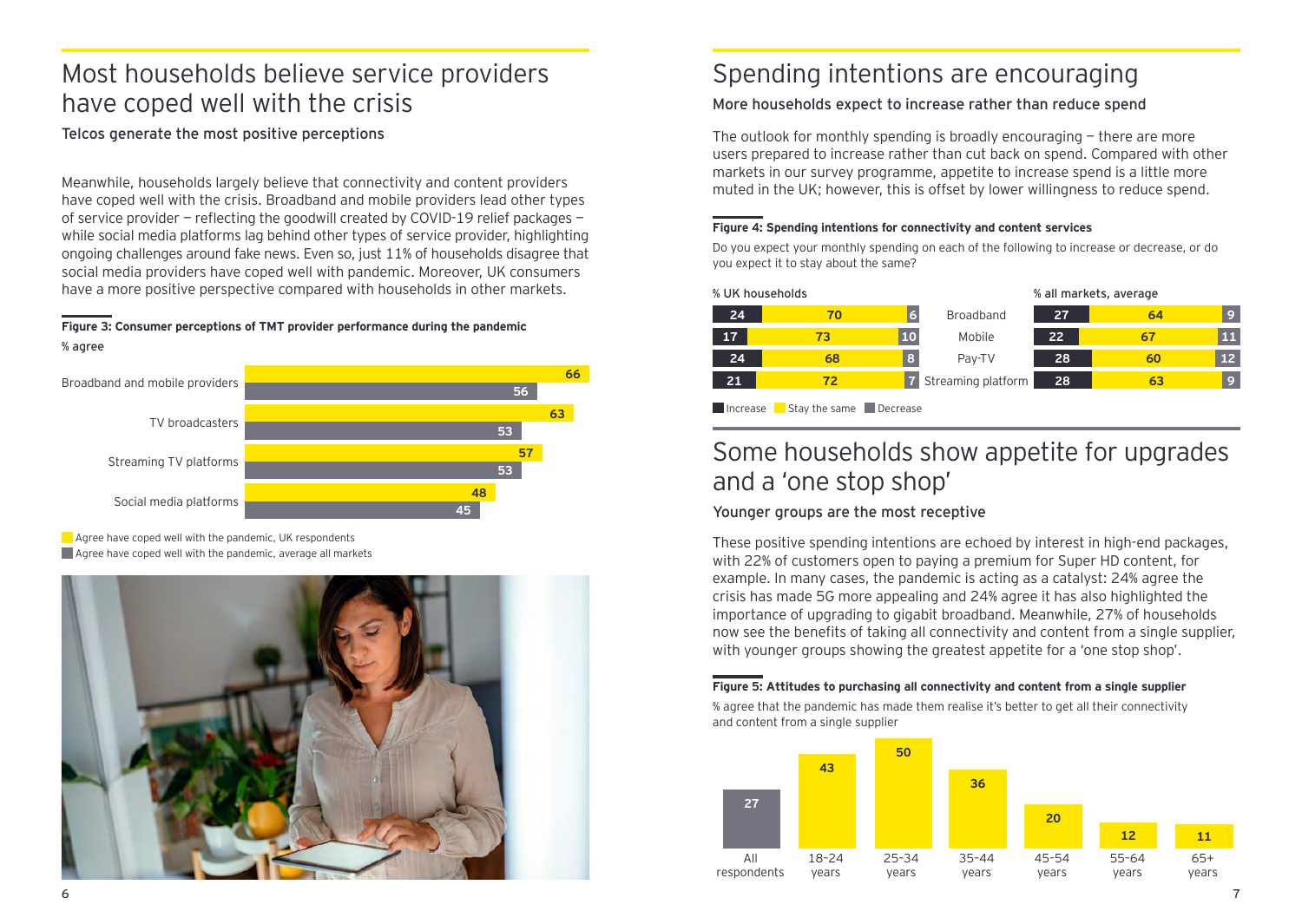### Broadband providers score well as custodians of customer data

They rank ahead of other TMT providers

Beyond their ability to meet higher levels of demand, it is vital for service providers to ensure their data protection credentials are as good as they can be. Consumer perspectives on who they trust most to look after their data are revealing. Broadband and utility providers score highest, well ahead of different types of technology provider and platform.

#### **Figure 6: Attitudes towards service providers' data protection attributes**

Which of the following types of company do you think would best keep your personal data secure and use it appropriately?

% households



While this is good news for connectivity providers, results broken down by age tell a different story. Streaming TV providers top score among 18–24 year olds, while smartphone providers are among the most trusted types of company among both this group and 25–34 year olds. The landscape of trust perceptions is a fluid one and younger users require particular focus since they are typically heavier users of digital products and services.

# Pressure points in the digital home

Digital needs are on the up, but anxiety around data protection and digital well-being has risen in tandem during the pandemic. Digital over-exposure is also a clear concern as consumers consider the negative implications of an increasingly virtual world.

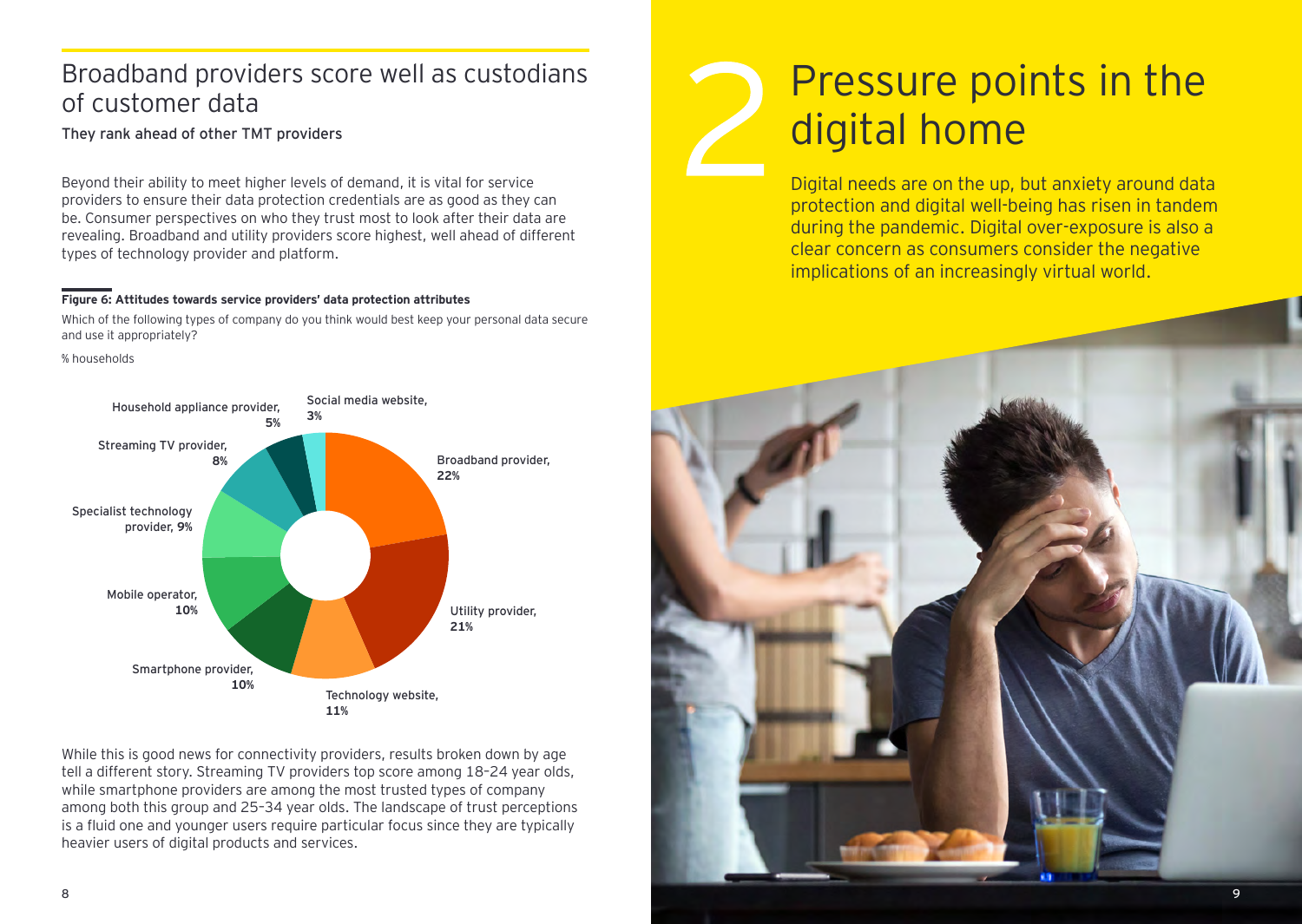### Digital well-being and data protection concerns are growing

Younger groups are most exposed to these fears

Despite rising service adoption and largely positive perceptions of service providers, the pandemic has heightened fears regarding personal data and the effect of the internet on well-being. Seventy-one percent of UK households are very cautious about disclosing personal data online. Our research reveals that the pandemic is heightening pre-existing anxieties, with four in ten households more likely to be considering their digital well-being or more concerned about personal data privacy compared with before the crisis. This uptick in concern is particularly pronounced among younger age groups.

#### **Figure 7: COVID-19's impact on well-being and digital trust** % agree



**Considering more than before how the internet impacts well-being** More concerned than before about the privacy and security of personal data

### Fears surround specific types of content and connectivity

#### Digital safety concerns are pronounced

Households are highly aware of threats that are present in the online world: more than half are very concerned about scam emails, for example. They also have specific grievances with heightened relevance for content and connectivity providers. One-third of consumers are very concerned about harmful content their households may encounter and are also wary of using 5G mobile, despite government and telco assurances of its safety. Once again, younger users stand out: 45% of 25–34 year olds are sensitive to these issues.

#### **Figure 8: Consumer distrust of content and connectivity** % households



## Willingness to share personal data is dropping

Households want their data under control, not traded for tailored services

The pandemic's impact on attitudes to data protection and disclosure is also reflected in falling receptivity to share personal data in return for customised services, compared with our household survey conducted one year earlier. Rising anxiety during lockdown periods is clearly putting pressure on the concept of value exchange between consumers and online brands.

#### **Figure 9: Consumer willingness to share data**

% willing to exchange personal data in return for tailored online services

| 2021 |  |
|------|--|
| 2020 |  |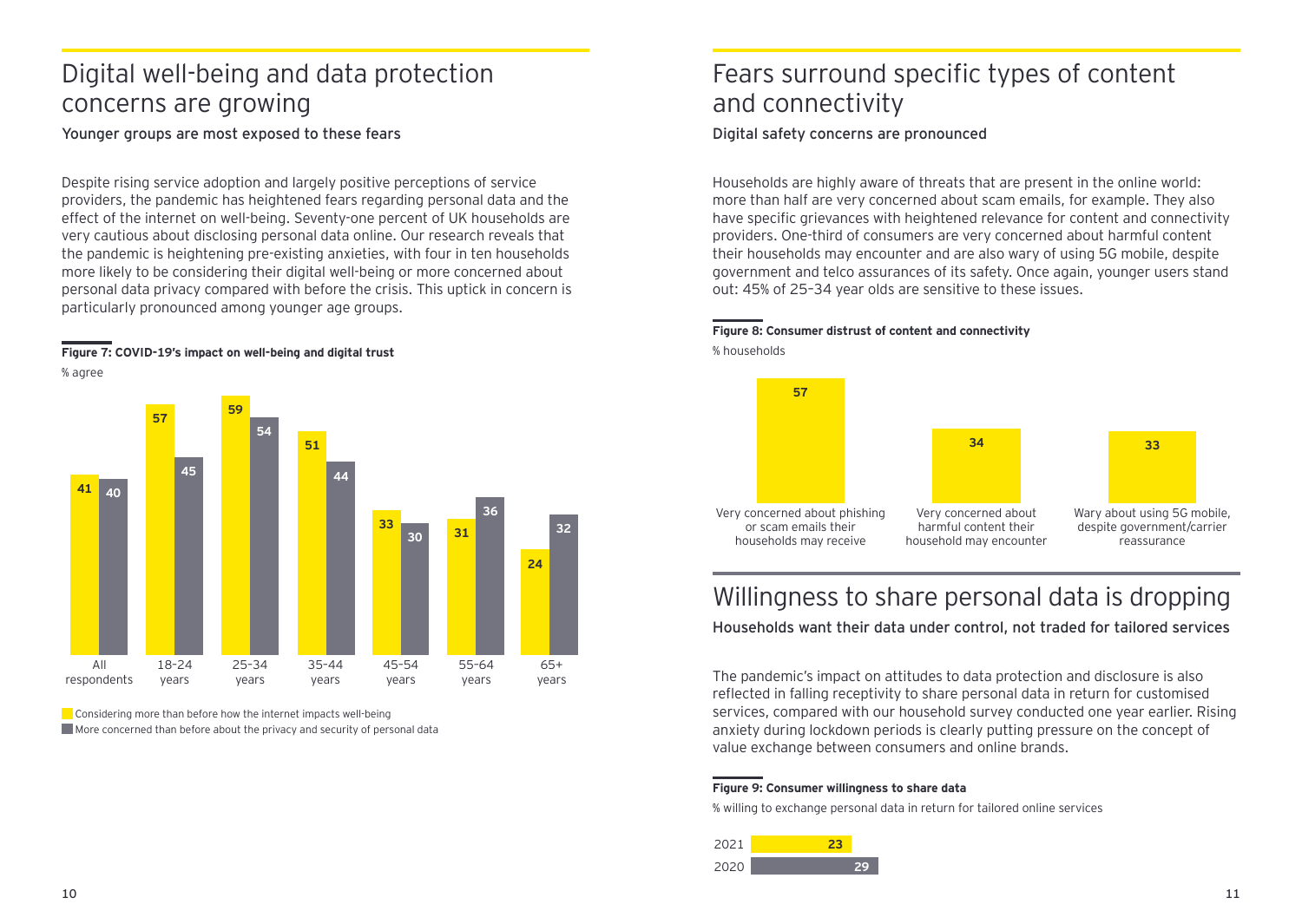### Cost control is a dominant factor at play for consumers

The desire for savings and value is more pronounced than propensity to spend more

While up to a quarter of households are prepared to spend more on connectivity and content, and three in ten are open to the concept of a 'one stop shop' in the wake of the pandemic, cost control remains the dominant household mindset. Half of households try to spend as little as possible on communications. A similar proportion see bundles as a route to savings, while four in ten think they already pay too much for content that they don't watch.

This is a critical issue for TMT providers since customers expect more support from them: 41% of UK households across markets don't believe their broadband provider does enough to ensure they are on the best deal, for example.

While households' spending predictions paint a positive picture, their underlying attitudes tell a different story.

**Figure 10: UK household perceptions of overpayment and cost savings**





### Feelings of overload and confusion are pronounced

#### The digital household could be nearing a saturation point

Our research has identified tensions in the digital home, with demand partnered by anxiety. Meanwhile, positive spending profiles and openness to premium offerings are overshadowed by value-consciousness regardless of product or service. The survey findings also suggest many households are at saturation point. Forty-six percent are seeking downtime from smartphones and other internet-enabled devices. And consumers are doing more than voice the need for 'time away' many are opting for the familiar by only using a small number of websites while some are keen to reduce the number of streaming platforms they use.

#### **Figure 11: Household attitudes towards online exposure**

% agree, all markets average



Importantly, these feelings of fatigue and overexposure extend beyond products and services to relationships with service providers themselves. More than four in ten households agree there is simply too much choice of different service bundles, with younger groups often more overwhelmed than older groups. Meanwhile, 53% of UK households agree that introductory offers complicate their assessment of value, highlighting how price plans themselves are responsible for confusing customers.

**Figure 12: Consumer attitudes to choice of connectivity and content packages** 

% agree there is too much choice of bundles of connectivity and content

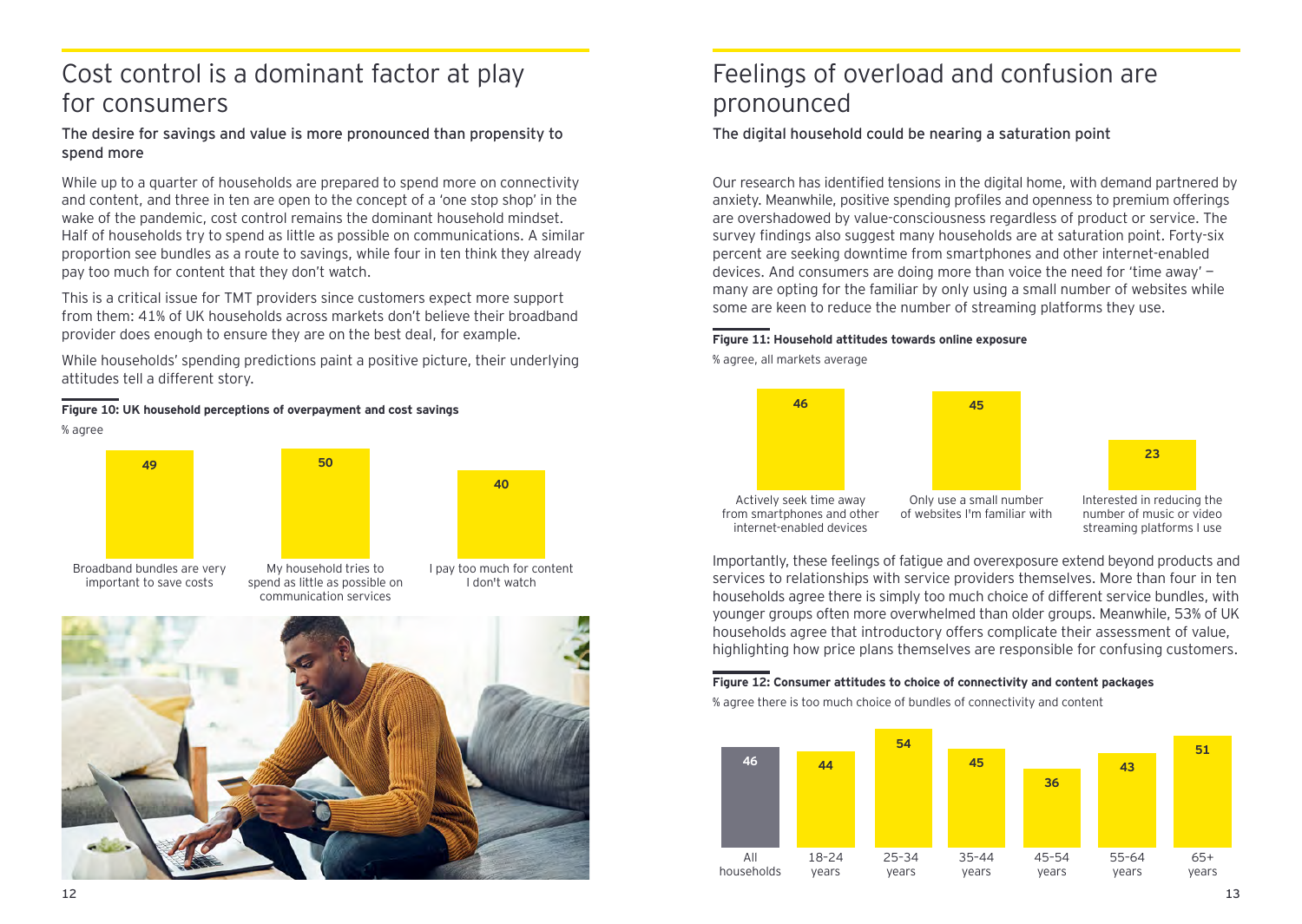### Trust and value concerns limit the appeal of the smart home

The latest home technologies still lack appeal

If service providers ignore these warning signs regarding data protection, value and digital fatigue, then new products and services will fail to gain traction. More than half of households see the ability to control white goods via devices or mobile apps as a gimmick or fad, while even more are concerned about potential security flaws and limited data protection controls of smart home devices. Added to this, only 28% of consumers believe that smart home products are reasonably priced. Unless addressed, these stark attitudes risk limiting the adoption of the very latest technologies for the home.

reasonable

**28**

#### **Figure 13: UK household attitudes towards smart home**

% agree



### More demand and more anxiety are critical attitudes impacting the digital home

### These twin sentiments are most pronounced in households with children

The positive correlation we have identified between rising demand for connectivity, and content and increasing digital anxiety is most pronounced among families with children. All considered, the most demanding users of the digital home are also those who are most sensitive to its potential shortfalls and downsides.



**Figure 14: Digital demand and anxiety indicators among families with children** % agree



**All households** Families with children up to 11 years Families with children 12 years+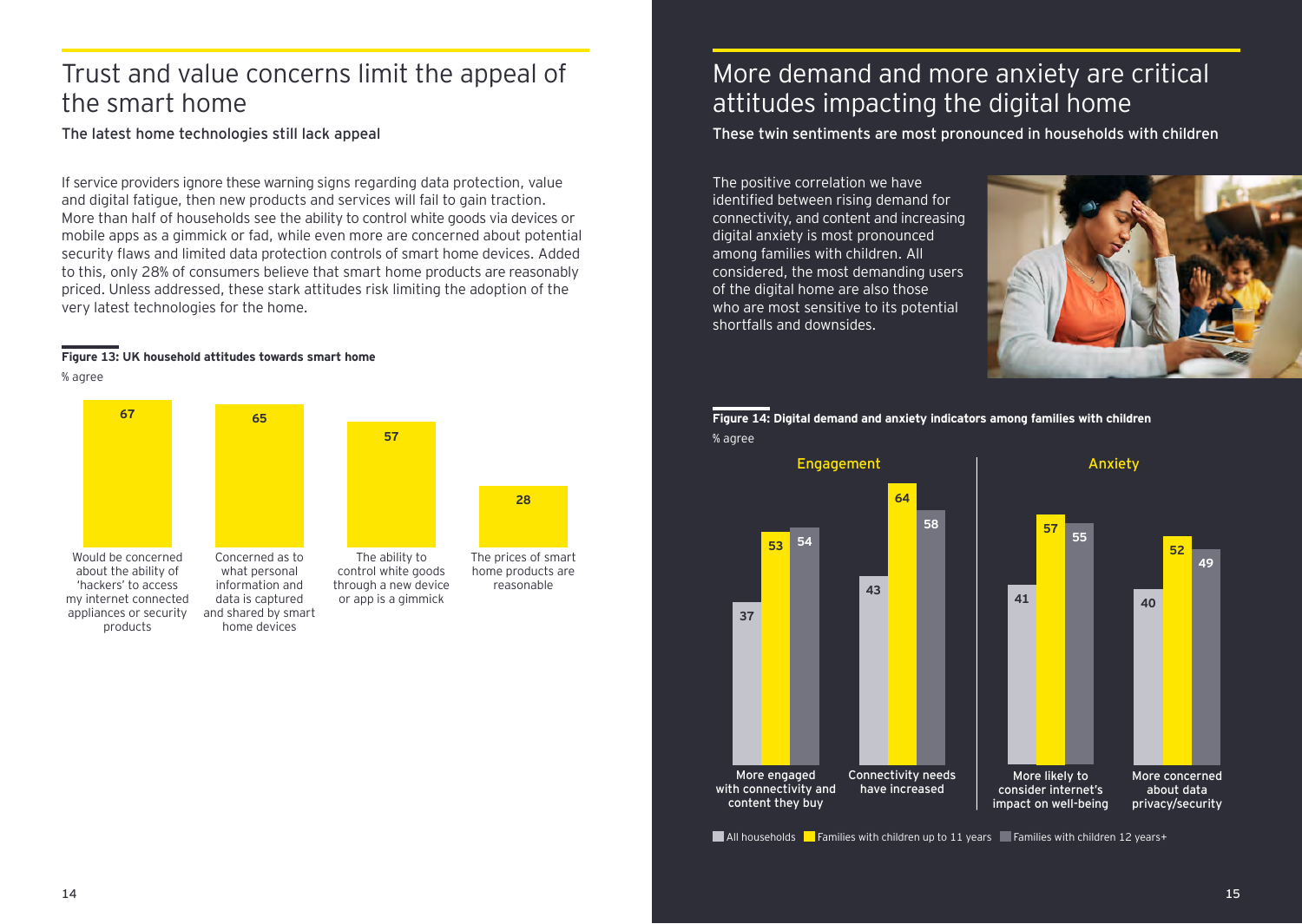## What does this all mean for TMT providers?

The four actions that TMT providers can take to make the most of unprecedented times

### Build better relationships based on trust

Meet new expectations for service integrity

TMT providers have a unique opportunity to make the most of the goodwill they have created during the pandemic. Consumers may think that TMT providers have coped well during the crisis, but there's a difference between coping well and delivering better. And while demand has risen, positive engagement with service providers isn't guaranteed. Constructing a new kind of relationship based on trust can help you meet new expectations around service integrity  $-$  and build an even more resilient connection with your customer base.

Reduce customer overload and improve well-being

Interaction with the digital world has increased but this dependency is fuelling anxiety, while many households feel overwhelmed with everything that's on offer. A more manageable digital universe is vital, one where quality of experience is more important than quantity of service options or features. TMTs should reassure customers and communicate with empathy. Simple and intuitive services will reduce customer fatigue and make you stand out. Better collaboration can also help provide industry-wide solutions to well-being challenges.

### Keep things simple The Review your segmentation Deliver new forms of value

Don't take digital natives for granted

The forced shift to digital has uncovered pain points that disproportionately affect certain groups. Younger groups are not always 'digital natives', in fact they outscore older groups on data protection fears driven by the pandemic. Families with children encapsulate the tension in the digital home where higher demand is partnered by greater well-being challenges. Resolving these pain points is essential and these groups are prepared to spend more for the right products and services.

Convert higher demand into enduring growth and loyalty

Looking ahead, there are signs of interest in service upgrades, supported by a resilient spending outlook. Yet the desire for value is present everywhere and these deep-rooted attitudes may have more say in customers' future spending levels. Ultimately, customers need better rationales to spend more. New value propositions supported by tangible customer promises will help attract and retain customers in the long term.